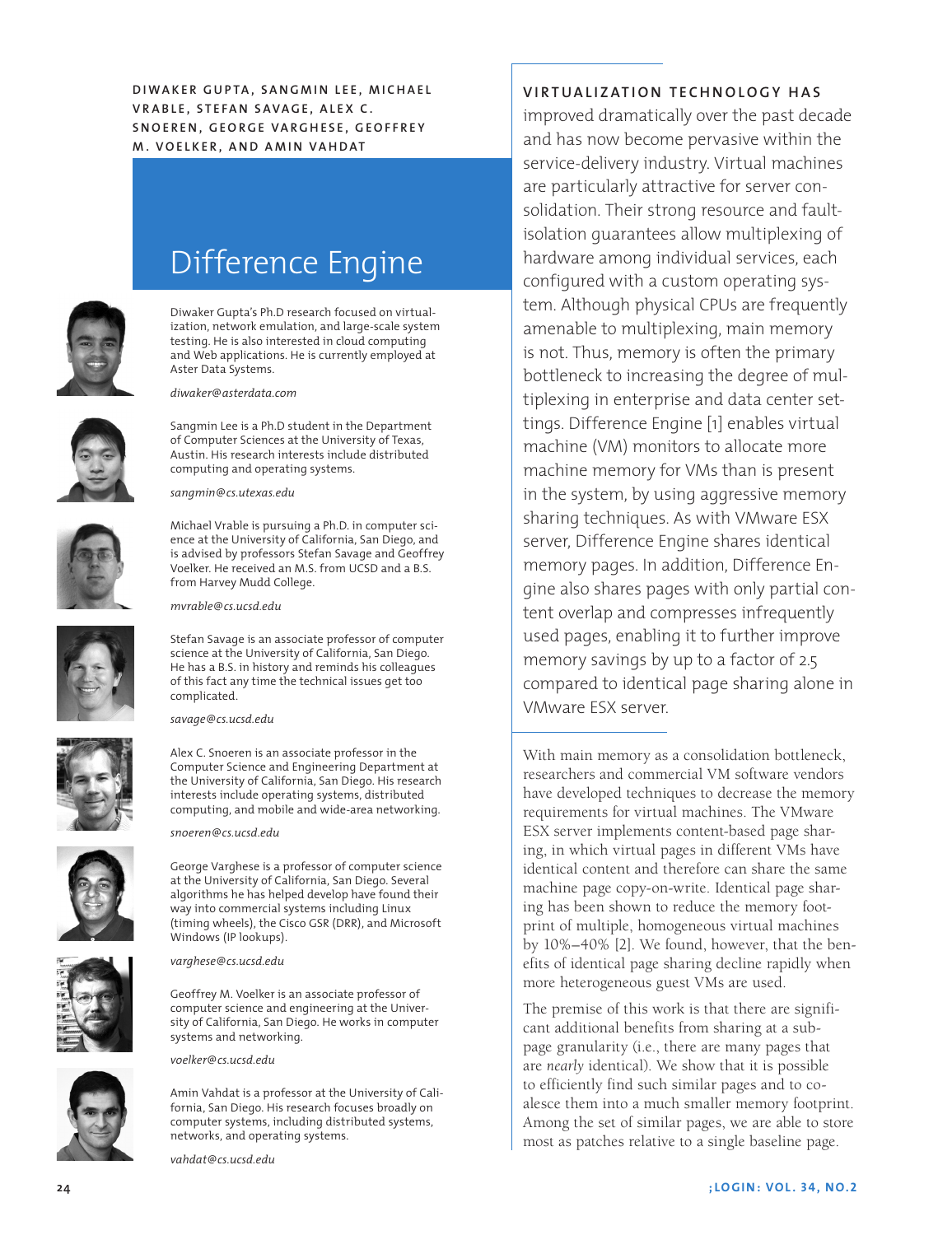We also compress those pages that are unlikely to be accessed in the near future. In both patching and compression, Difference Engine relies on finding pages that are less frequently used to offset the cost of recovering these pages. To support these techniques, we added a swapping service so that even when memory has been oversubscribed (by allocating more memory than exists), all VM guests will have access to the memory their OS was configured to use by leveraging disk as secondary storage.

Difference Engine provides these benefits without negatively impacting application performance: in our experiments across a variety of workloads, Difference Engine imposes less than 7% execution time overhead. In return, we further show that Difference Engine can take advantage of the improved memory efficiency to increase aggregate system performance by utilizing the free memory to create additional virtual machines in support of a target workload. Thus, for a prototypical Internet service workload, Difference Engine is able to use the additional memory to increase maximum request throughput by nearly 40%.

# **Architecture**

Difference Engine uses three distinct mechanisms that work together to realize the benefits of memory sharing, as shown in Figure 1. In this example, two VMs have allocated five pages total, each initially backed by distinct pages in machine memory (Figure 1a). For brevity, we only show how the mapping from guest physical memory to machine memory changes; the guest virtual to guest physical mapping remains unaffected. First, for identical pages across the VMs, we store a single copy and create references that point to the original. In Figure 1b, one page in VM-2 is identical to one in VM-1. For pages that are similar but not identical, we store a







**1c. Page Patching 1d. Page Compression**

 $\overline{VM2}$ 

**THE THREE DIFFERENT MEMORY c o n s e rvat i o n t e c h n i q u e s EMPLOYED BY DIFFERENCE ENGINE: PAGE SHARING, PAGE PATCHING, AND c o m p r e s s i o n . In t h i s e x a m p l e , f i v e PHYSICAL PAGES ARE STORED IN LESS THAN THREE MACHINE MEMORY PAGES fo r a sav ings of r o ughly 50%.**

**FIGURE 1: THE INITIAL STATE AND**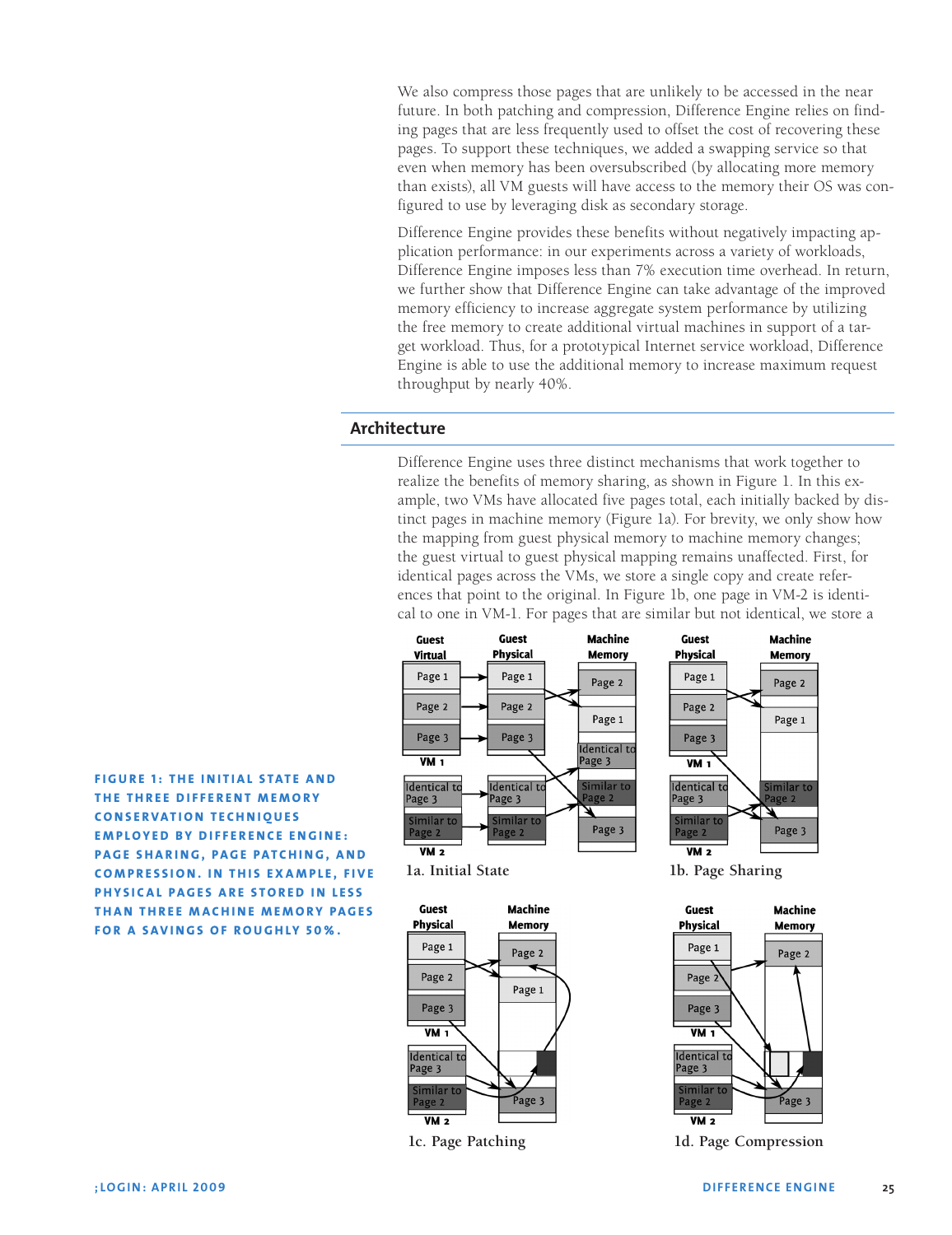patch against a reference page and discard the redundant copy. In Figure 1c, the second page of VM-2 is stored as a patch to the second page of VM-1. Finally, for pages that are unique and infrequently accessed, we compress them in memory to save space. In Figure 1d, the remaining private page in VM-1 is compressed. The actual machine memory footprint is now less than three pages, down from five pages originally.

In all three cases, efficiency concerns require us to select candidate pages that are unlikely to be accessed in the near future. We employ a global clock that scans memory in the background, identifying pages that have not been recently used. In addition, reference pages for sharing or patching must be found quickly without introducing performance overhead. Difference Engine uses full-page hashes and hash-based fingerprints to identify good candidates. Finally, we implement a demand paging mechanism that supplements main memory by writing VM pages to disk to support overcommitment, allowing the total memory required for all VMs to temporarily exceed the machine memory capacity.

## **Page Sharing**

Difference Engine's implementation of content-based page sharing is similar to those in earlier systems. We walk through memory looking for identical pages. As we scan memory, we hash each page and index it based on its hash value. Identical pages hash to the same value and a collision indicates that a potential matching page has been found. We perform a byte-by-byte comparison to ensure that the pages are indeed identical before sharing them.

Upon identifying target pages for sharing, we reclaim one of the pages and update the virtual memory to point at the shared copy. Both mappings are marked read-only, so that writes to a shared page cause a page fault that will be trapped by the virtual machine monitor (VMM). The VMM returns a private copy of the shared page to the faulting VM and updates the virtual memory mappings appropriately. If no VM refers to a shared page, the VMM reclaims it and returns it to the free memory pool.

## **Patching**

Traditionally, the goal of page sharing has been to eliminate redundant copies of identical pages. Difference Engine considers further reducing the memory required to store similar pages by constructing patches that represent a page as the difference relative to a reference page.

One of the principal complications with subpage sharing is identifying candidate reference pages. Difference Engine uses a parametrized scheme to identify similar pages based upon the hashes of several 64-byte portions of each page. In particular, HashSimilarityDetector(*k*,*s*) hashes the contents of (*k* × *s*) 64-byte blocks at randomly chosen locations on the page and then groups these hashes together into *k* groups of *s* hashes each. We use each group as an index into a hash table.

Higher values of *s* capture local similarity, whereas higher *k* values incorporate global similarity. Hence, HashSimilarityDetector(1,1) will choose one block on a page and index that block; pages are considered similar if that block of data matches. HashSimilarityDetector(1,2) combines the hashes from two different locations in the page into one index of length two. Hash-SimilarityDetector(2,1) instead indexes each page twice: once based on the contents of a first block, and again based on the contents of a second block.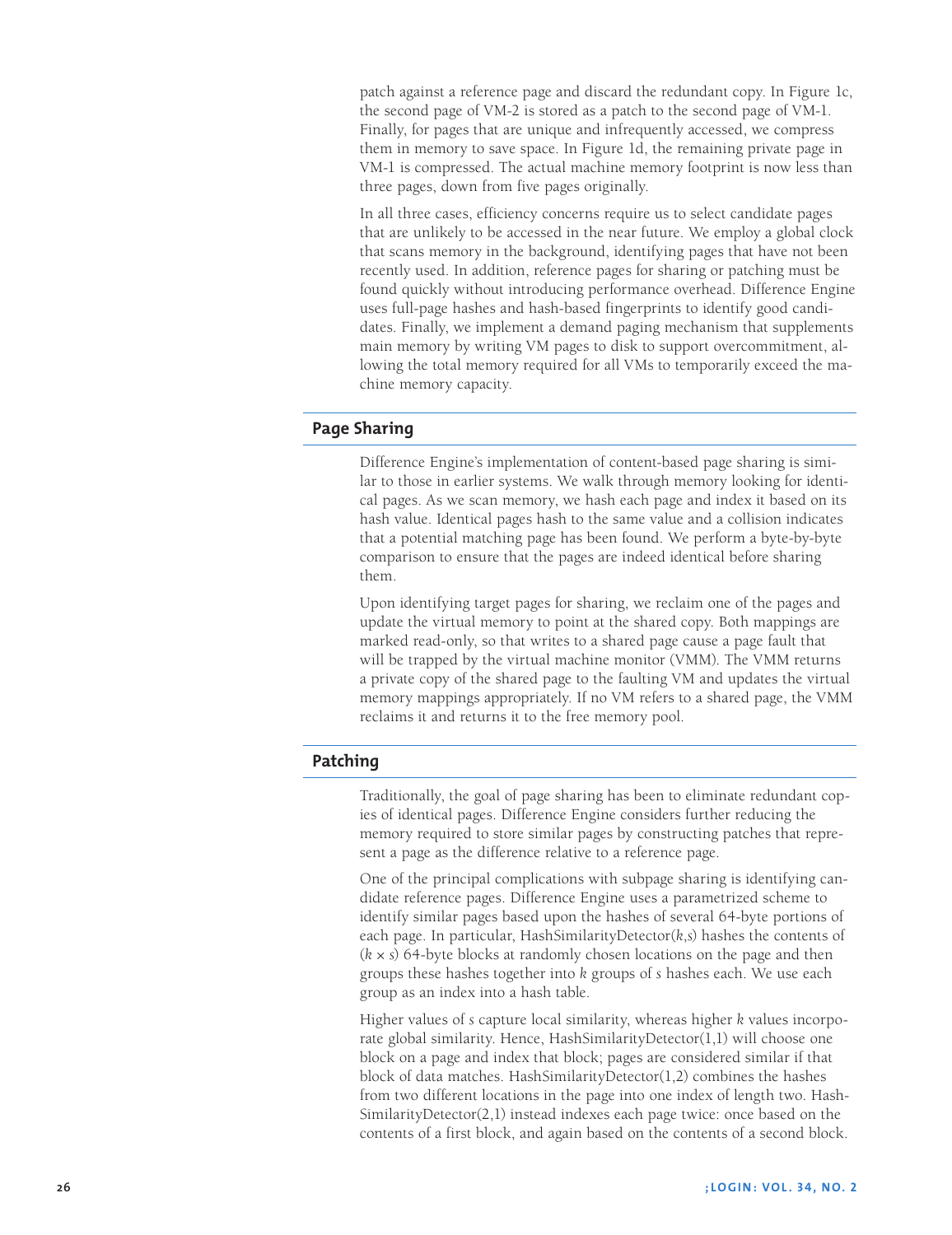Pages that match at least one of the two blocks are chosen as candidates. Through experimentation, we discovered that HashSimilarityDetector(2,1) with one candidate does surprisingly well. There is a substantial gain from hashing two distinct blocks in the page separately, but little additional gain by hashing more blocks.

Difference Engine indexes a page by hashing 64-byte blocks at two fixed locations in the page (chosen at random) and uses each hash value as a separate index to store the page in the hash table. To find a candidate similar page, the system computes hashes at the same two locations, looks up those hash table entries, and calculates the page patch to determine memory savings if it finds a match for either of the indexed blocks.

Our current implementation uses 18-bit hashes to keep the hash table small to cope with the limited size of the Xen heap. In general, though, larger hashes might be used for improved savings and fewer collisions. Our analysis suggests, however, that the benefits from increasing the hash size are modest.

## **Compression**

Finally, for pages that are not significantly similar to other pages in memory, we consider compressing them to reduce the memory footprint. Compression is useful only if the compression ratio is reasonably high and, like patching, if selected pages are accessed infrequently. Otherwise, the overhead of compression/decompression will outweigh the benefits. We identify candidate pages for compression using a global clock algorithm (see "Clock," below), assuming that pages that have not been recently accessed are unlikely to be accessed in the near future.

Difference Engine supports multiple compression algorithms, currently LZO and WKdm as described in Wilson et al. [3]; we invalidate compressed pages in the VM and save them in a dynamically allocated storage area in machine memory. When a VM accesses a compressed page, Difference Engine decompresses the page and returns it to the VM uncompressed. It remains there until it is again considered for compression.

## **Paging Machine Memory**

Although Difference Engine will deliver some (typically high) level of memory savings, in the worst case all VMs might actually require all of their allocated memory. Setting aside sufficient physical memory to account for this prevents Difference Engine from using the memory to create additional VMs. Not doing so, however, may result in temporarily overshooting the physical memory capacity of the machine and causing a system crash. We therefore require a demand-paging mechanism to supplement main memory by writing pages out to disk in such cases.

A good candidate page for swapping out should not be accessed in the near future—the same requirement as compressed/patched pages. In fact, Difference Engine also considers compressed and patched pages as candidates for swapping out. Once the contents of the page are written to disk, the page can be reclaimed. When a VM accesses a swapped-out page, Difference Engine fetches it from disk and copies the contents into a newly allocated page that is mapped appropriately in the VM's memory.

Since disk I/O is involved, swapping in/out is an expensive operation. Further, a swapped page is unavailable for sharing or as a reference page for patching. Therefore, swapping should be an infrequent operation. Difference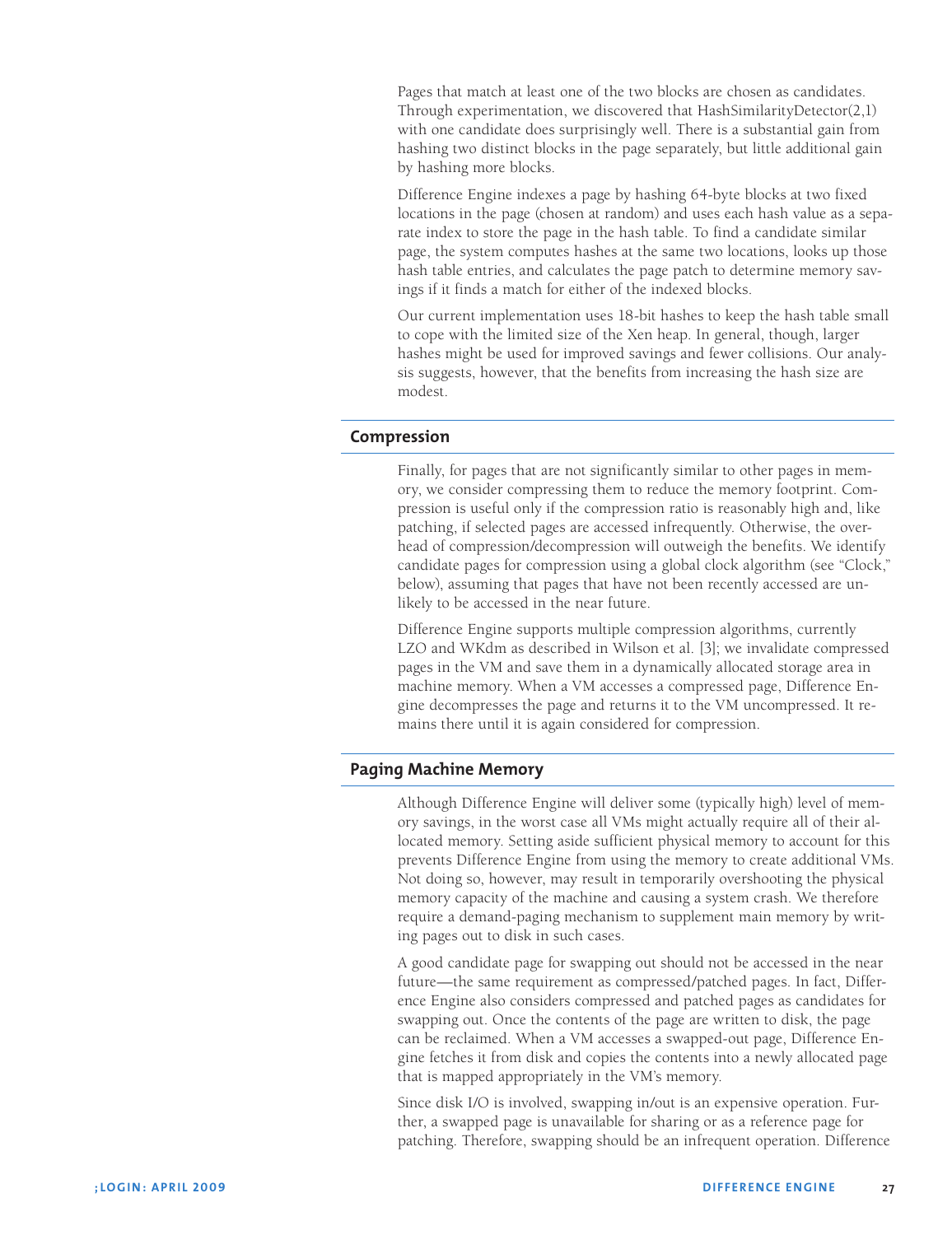Engine implements the core mechanisms for paging and leaves policy decisions, such as when and how much to swap, to user-level tools.

#### **Implementation**

We have implemented Difference Engine in the Xen 3.0.4 VMM in roughly 14,500 lines of code. An additional 20,000 lines come from ports of existing patching and compression algorithms (Xdelta, LZO, WKdm) to run inside Xen.

Xen and other platforms that support fully virtualized guests use a mechanism called "shadow page tables" to manage guest OS memory [2]. The guest OS has its own copy of the page table that it manages, believing that they are the hardware page tables, though in reality they are just a map from the guest's virtual memory to its notion of physical memory (V2P map). In addition, Xen maintains a map from the guest's notion of physical memory to the machine memory (P2M map). The shadow page table is a cache of the results of composing the V2P map with the P2M map, mapping guest virtual memory directly to machine memory.

Difference Engine relies on manipulating P2M maps and the shadow page tables to interpose on page accesses. For simplicity, we do not consider any pages mapped by Domain-0 (the privileged, control domain in Xen), which, among other things, avoids the potential for circular page faults.

# **Clock**

Difference Engine implements a not-recently-used (NRU) policy [4] to select candidate pages for sharing, patching, compression, and swapping out. On each invocation, the clock scans a portion of machine memory, checking and clearing the referenced (R) and modified (M) bits on pages. Thus, pages with the R or the M bit set must have been referenced or modified since the last scan. We ensure that successive scans of memory are separated by at least four seconds in the current implementation, to give domains a chance to set the R/M bits on frequently accessed pages. In the presence of multiple VMs, the clock scans a small portion of each VM's memory in turn for fairness. The external API exported by the clock is simple: Return a list of pages (of some maximum size) that have not been accessed in some time.

In OSes running on bare metal, the R/M bits on page-table entries are typically updated by the processor. Xen structures the P2M map exactly like the page tables used by the hardware. However, since the processor does not actually use the P2M map as a page table, the R/M bits are not updated automatically. We modify Xen's shadow page table code to set these bits when creating readable or writable page mappings. Unlike conventional operating systems, where there may be multiple sets of page tables that refer to the same set of pages, in Xen there is only one P2M map per domain. Hence, each guest page corresponds unambiguously to one P2M entry and one set of R/M bits.

#### **Real-World Applications**

We now present the performance of Difference Engine on a variety of workloads. We seek to answer two questions. First, how effective are the memory-saving mechanisms at reducing memory usage for real-world applications? Second, what is the impact of those memory-sharing mechanisms on system performance? Since the degree of possible sharing depends on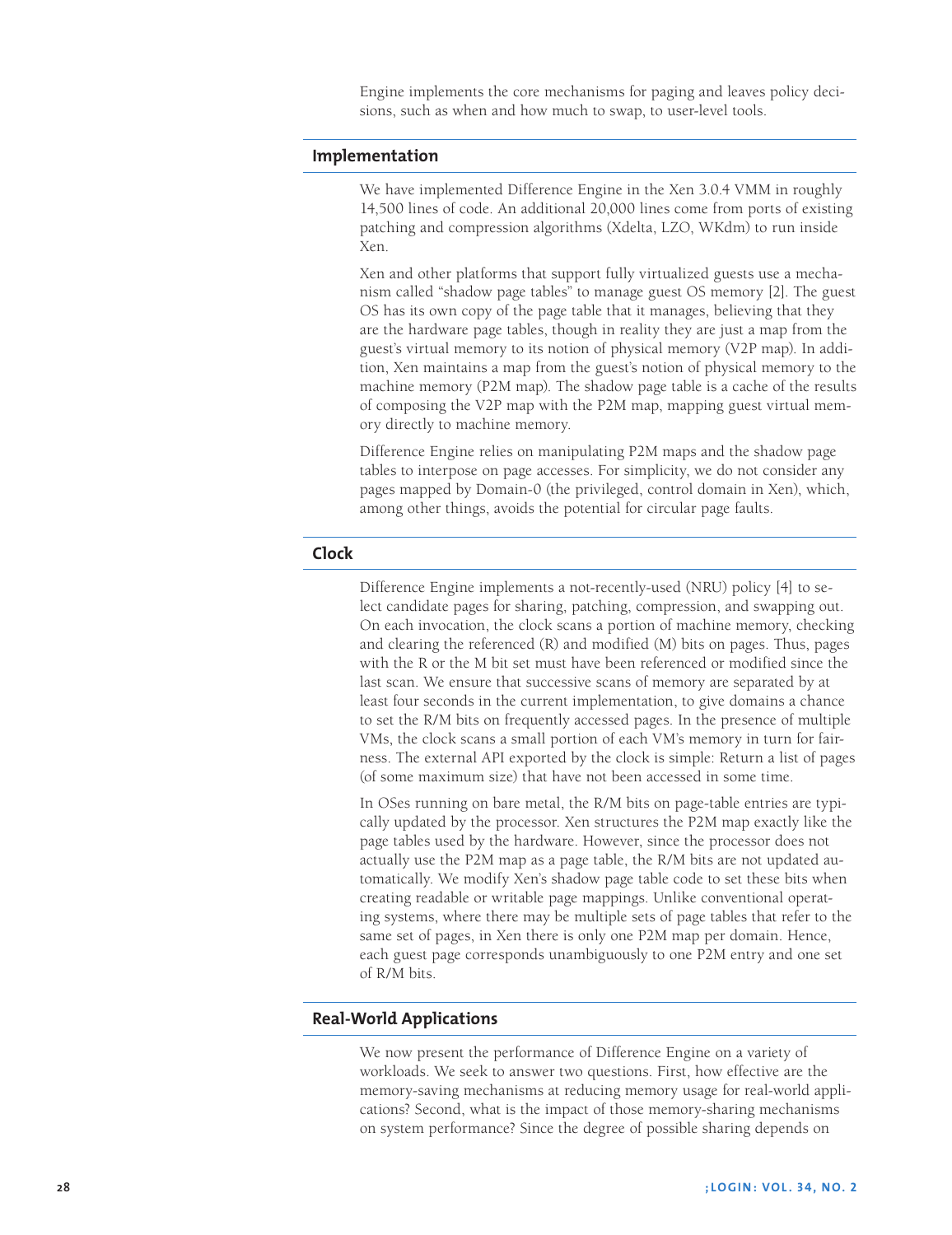the software configuration, we consider several different cases of application mixes.

To put our numbers in perspective, we conduct head-to-head comparisons with VMware ESX Server for three different workload mixes. We run ESX Server 3.0.1 build 32039 on a Dell PowerEdge 1950 system. Note that even though this system has two 2.3-GHz Intel Xeon processors, our VMware license limits our usage to a single CPU. We therefore restrict Xen (hence, Difference Engine) to use a single CPU for fairness. We also ensure that the OS images used with ESX match those used with Xen, especially the file system and disk layout. Note that we are only concerned with the effectiveness of the memory sharing mechanism, not in comparing the application performance across the two hypervisors. Further, we configure ESX to use its most aggressive page sharing settings, in which it scans 10,000 pages/second (compared to its default of 200); we configure Difference Engine similarly.



## **FIGURE 2: FOUR IDENTICAL VMS EXECUTE DBENCH. FOR SUCH h o m o gene o us wo r k loa ds, b o th Di ff erence Engine and ESX EVENTUALLY YIELD SIMILAR SAVINGS, BUT DE EXTRACTS MORE savings while the benchmark is in progress.**

In our first set of benchmarks, we test the base scenario where all VMs on a machine run the same OS and applications. This scenario is common in cluster-based systems where several services are replicated to provide fault tolerance or load balancing. Our expectation is that significant memory savings are available and that most of the savings will come from page sharing. The graphs shown in Figures 2–4 break out the contributions in Difference Engine by page compression (the least), patching, and page sharing (the most) against page sharing in ESX Server.

We set up four 512-MB virtual machines running Debian 3.1. Each VM executes dbench for 10 minutes followed by a stabilization period of 20 minutes. Figure 2 shows the amount of memory saved as a function of time. First, note that eventually both ESX and Difference Engine reclaim roughly the same amount of memory (with the graph for ESX plateauing beyond 1,200 seconds). However, while dbench is executing, Difference Engine delivers approximately 1.5 times the memory savings achieved by ESX. As before, the bulk of Difference Engine savings comes from page sharing for the homogeneous workload case.

We used two different sets of guests VMs for testing heterogeneous performance.

■ MIXED-1: Windows XP SP1 hosting RUBiS; Debian 3.1 compiling the Linux kernel; Slackware 10.2 compiling Vim 7.0 followed by a run of the lmbench benchmark.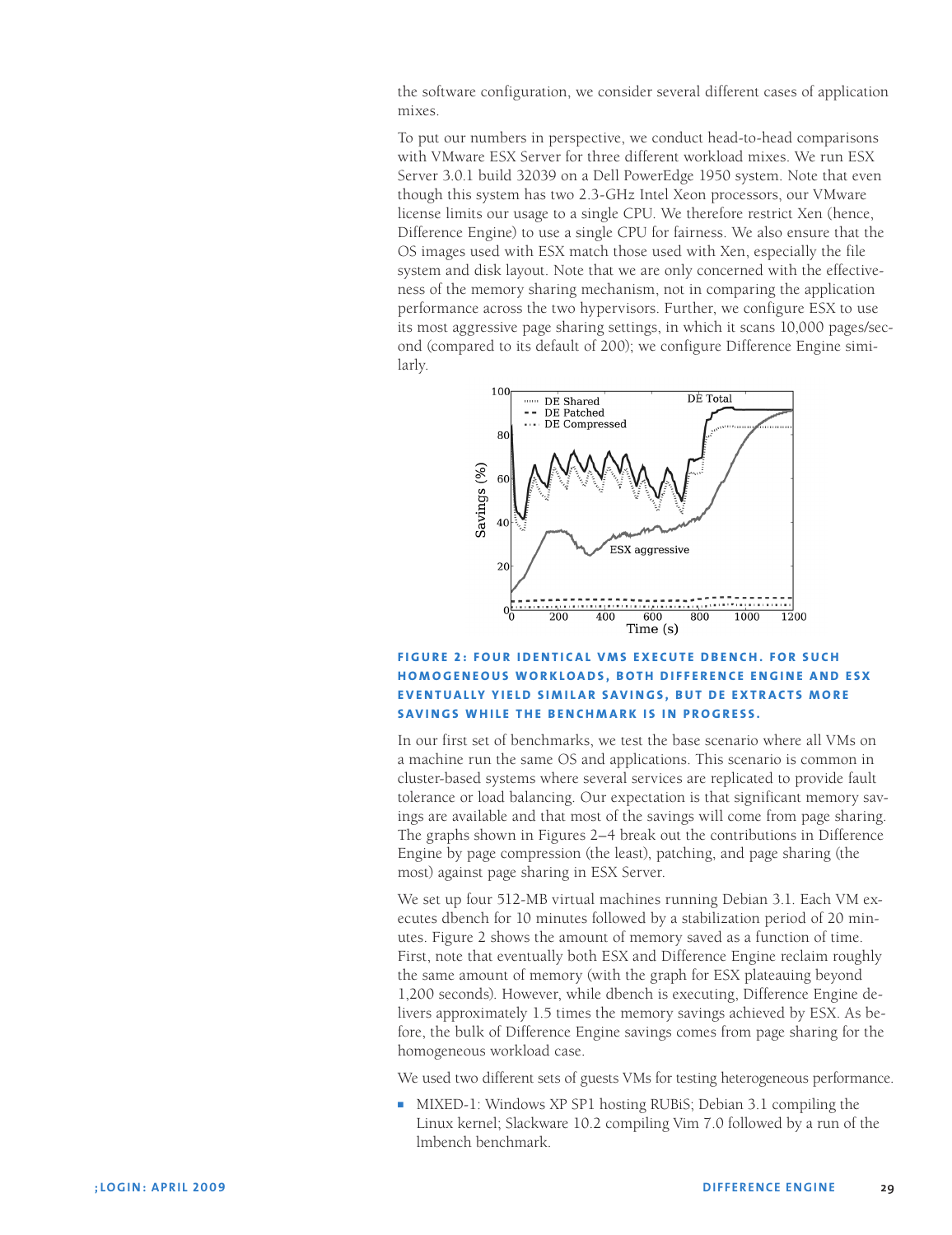■ MIXED-2: Windows XP SP1 running Apache 2.2.8 hosting approximately 32,000 static Web pages crawled from Wikipedia, with httperf running on a separate machine requesting these pages; Debian 3.1 running the SysBench database benchmark using 10 threads to issue 100,000 requests; Slackware 10.2 running dbench with 10 clients for six minutes followed by a run of the IOZone benchmark.

Figures 3 and 4 show the memory savings as a function of time for the two heterogeneous workloads, MIXED-1 and MIXED-2. We make the following observations. First, in steady state, Difference Engine delivers a factor of 1.6 to 2.5 more memory savings than ESX. For instance, for the MIXED-2 workload, Difference Engine could host the three VMs allocated 512 MB of physical memory each in approximately 760 MB of machine memory; ESX would require roughly 1100 MB of machine memory. The remaining, significant, savings come from patching and compression. And these savings come at a small cost. The baseline configuration is regular Xen without Difference Engine. In all cases, performance overhead of Difference Engine is within 7% of the baseline. For the same workload, we find that performance under ESX with aggressive page sharing is also within 5% of the ESX baseline with no page sharing.



**FIGURE 3: MEMORY SAVINGS FOR MIXED-1. DIFFERENCE ENGINE SAVES UP TO 45% MORE MEMORY THAN ESX.**